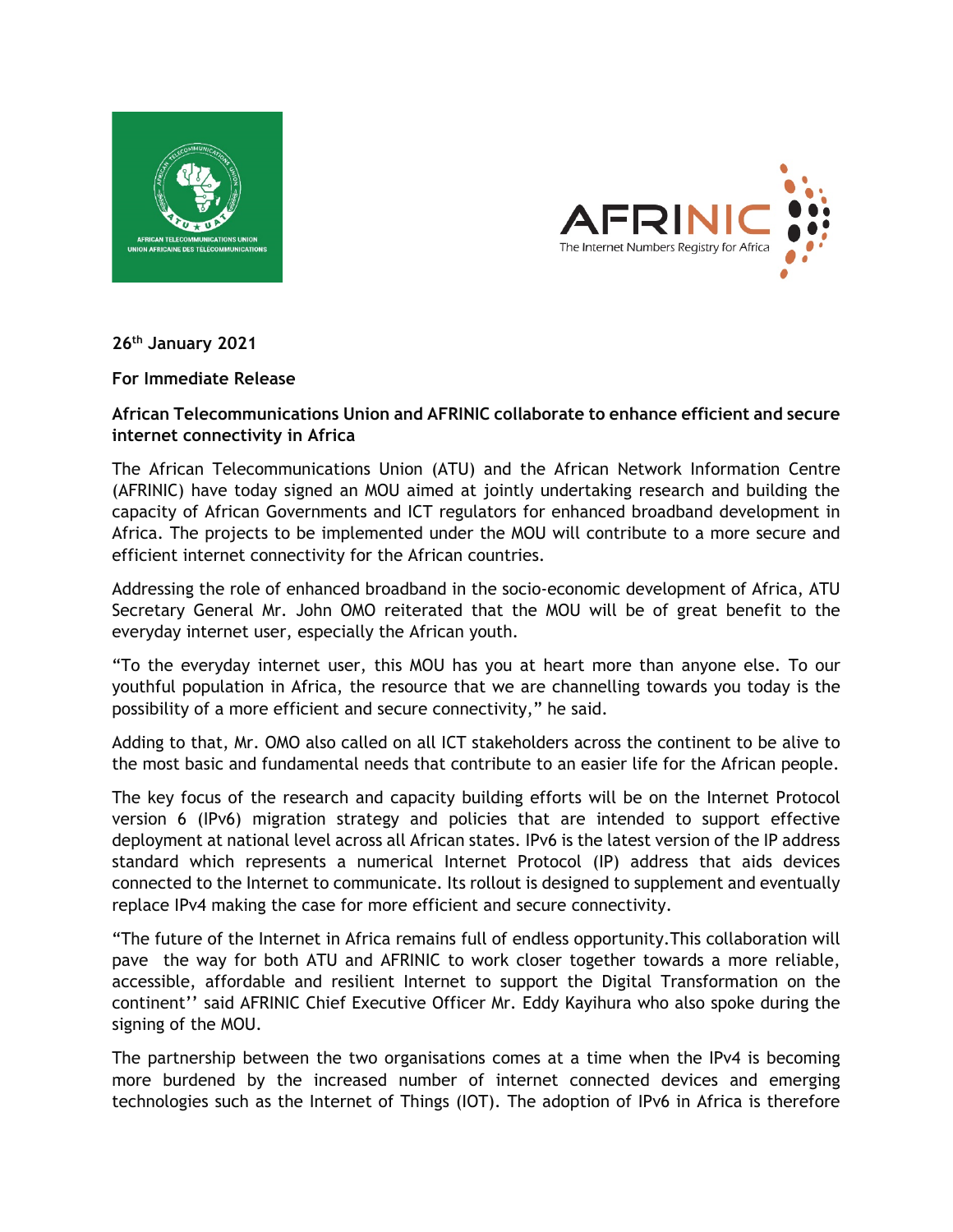vital for reliable and stable connectivity. This, as recognized by the MoU, calls for leveraging the skills and experiences of African Regulators and engineers in its deployment in order to accelerate the development of a resilient digital transformation infrastructure in the continent.

The MOU also provides for the development and implementation of tools for Internet performance measurements in Africa which is important in determining whether the internet speed provided is compliant with the speed value indicated in relevant customer's Service Level Agreement (SLA).

With the world moving online, today more people depend on the internet to conduct various businesses and activities making the development of digital infrastructure in Africa fundamental. This is even as the African Union (AU) Agenda 2063 recognizes ICT as an enabler of delivering socio-economic development in the continent. As such, implementation of the MOU will, in fulfillment of the AU Agenda 2063, go a long way in enhancing broadband availability, uptake and affordability across the continent and is expected to lead to increased access to broadband applications and service including mobile technologies.

**Ends**

## **About the African Telecommunications Union (ATU)**

The African Telecommunications Union (ATU) was founded in 1977 as a specialized agency of the Organization of African Unity, now African Union, in the field of telecommunications. ATU took its present name in 1999. This led to the transformation of the agency into a partnership between public and private stakeholders in the information and communication technology (ICT) sector.

ATU provides a forum for stakeholders involved in ICT to formulate effective policies and strategies aimed at improving access to information infrastructure and services. In addition, the Union represents the interests of its members at global decision-making conferences and promotes initiatives aimed at integrating regional markets, attracting investment into ICT infrastructure, and building institutional and human capacity.

The mission of the Union is to accelerate the development of the telecommunications/ICTs in Africa in order to achieve digital economies. The Union envisions an Africa that is empowered as an inclusive information society with strong digital economies for sustainable social, economic and environmental development in Africa. ATU's core activity programmes include; Internal Institutional Capacity, Support by Key Institutions and Strategic Partnerships.

ATU currently has 48 Member States drawn from Governments and 54 Associate Members from within and outside the African region.

## **Follow the African Telecommunications Union:**

Twitter handle: @atu\_uat